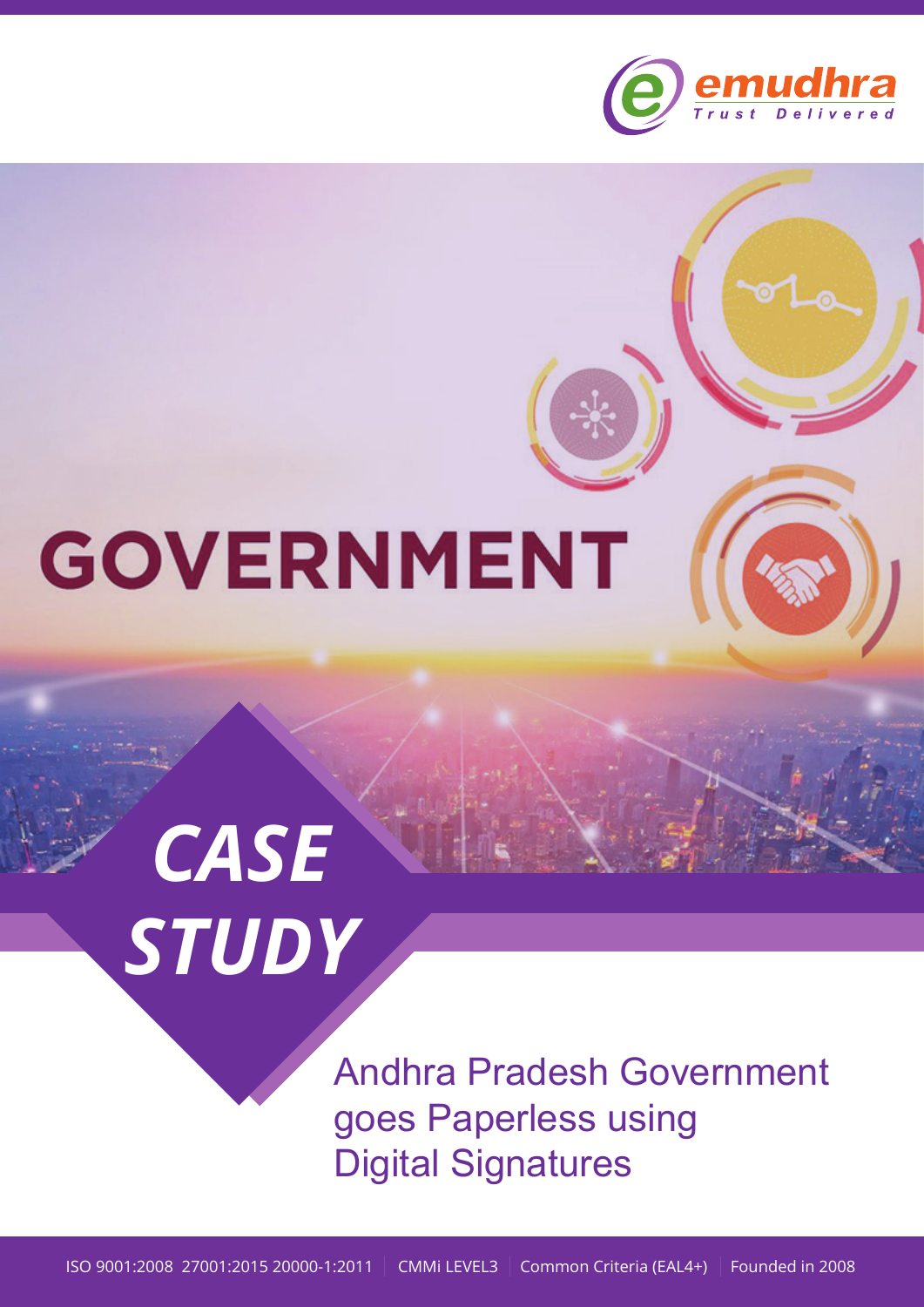### Andhra Pradesh Government goes Paperless using Digital Signatures

Legally Valid Digital Signatures help Government of AP go paperless, reduce cost and provide transparency and convenience

**Industry**

#### Government

#### **eGovernance initiative**

The Government of Andhra Pradesh recognized the need to modernize all its Departments through technology initiatives. As part of the initiative, efforts are being made to completely digitize and go paperless in all functions. This includes leave management system, Tour management system, Document management system, Personnel information management systems etc.

#### **Business Need**

Government of AP wanted to bring in more effective, efficient and transparent inter and intra government process by eliminating delays in decision making thereby saving time and ensuring more responsibility and transparency in administration.

#### **Approach**

To have an integrated solution that addresses the following:

- Shorten time period in decision making
- To make availability of data/information anytime and anywhere
- To bring in accountability, quality and authenticity of all the activities carried out
- To bring a wet signature equivalent on the digital document by using legally valid digital signatures
- To bring in consistency in the overall process followed



#### **Background**

The Government of Andhra Pradesh has been following paper based administration of its internal office resulting in voluminous paper flow. For any activity to be carried out such as leave request, tour request, citizen services, projects related approval, Notification, office orders etc., requires paper and also approvals at various levels of the organisation structure including multi departmental approvals. For any approval, the physical file needs to move from one level to another level in the hierarchy of the concerned department and also if required, the physical file needs to move to various departments for approvals. The physical movement of files from one place to another place along with the availability of authorized signatory had become a bottleneck to create efficient administration.

This resulted in multiple challenges namely

- Large piles of files pending for approvals thus resulting in delay in project clearance
- Increased turnaround time on account of high volume and physical processing
- Lack of quick and transparent access to historical data
- Increased real estate cost for storage and archival of records

To fast track the process and service delivery mechanism, the Government of Andhra Pradesh opted to implement the eOffice. eOffice has various modules such as, simplified, accountable and transparent electronic system like eFile, An Enterprise Document Management System, KMS and also leave and tour management systems. This will completely eliminate physical paper movement.

To make the system more trustworthy and assign accountability for the activities performed on the system, legally valid digital signatures have been introduced.

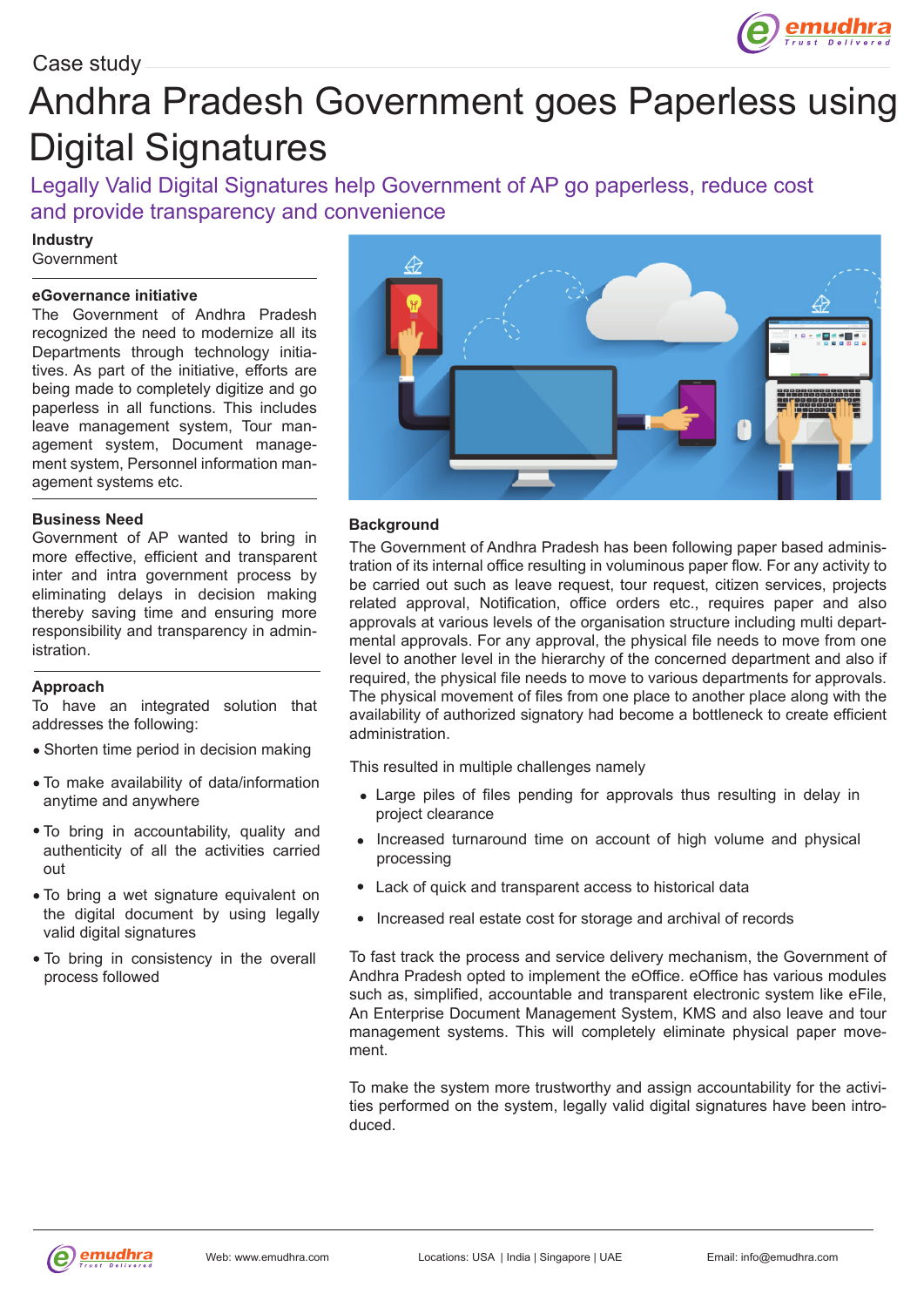

#### **Digital Signature Technology**

The Digital Signature Technology works on the Public Key Infrastructure framework which uses a Cryptographic Key Pair – Private and Public Key for secure access and transmission of Information.

The Public Key Infrastructure framework is prescribed in a model law provided by UNCITRAL (A United Nations body) for International Trade and Commerce

#### **Benefits**

Today the Government of Andhra Pradesh has reaped significant benefits by implementing digital signature based eOffice application. These include:

- Ensuring document integrity
- Reducing process delays
- Eliminating the use of papers and printers thus saving cost
- Approvals from anywhere and anytime
- Faster turnaround time in decision making
- Meeting compliance & regulatory requirements
- Going green and reducing carbon footprint in line with the vision of the



#### **Solution**

eMudhra being a Licensed Certifying Authority in India and a PKI Solution provider issues Digital Signatures to various officers across Government departments in all districts of the state. eMudhra issues legally valid digital signatures through the Government's IT wing i.e. Andhra Pradesh Technology Service (APTS). eMudhra has created a SubCA for the Government of Andhra Pradesh and using this SubCA root certificate, end entity certificates are issued. The officers use digital signature certificates issued by eMudhra at various levels in the eOffice application. These include:

- Log in authentication
- Document signing
- Online requests and approvals

Following are few areas wherein digital signatures are being used by Government Officials:

#### **E-Leave**

- Country **Country Country Country Country Country Country Country Country Country Country Country Country Country Country Country Country Country Country Country Country Country Country Country Country Country Country Count** 
	- Fills in relevant details for leave by Digitally Signing the request
	- Reporting Manager logs into the E-Leave system using Digital Signature to view pending requests
	- Pending requests are again approved using Digital Signatures and a Notification is sent to the originator
	- Audit logs are maintained to trace the originator, approver and activities performed on the system

#### **E-Filing**

- User logs into the system using Digital Signatures
- Scans the document to the e-Office System and enters meta data based on which a diary number is created
- Creates a new e-File, enters meta data based on which system creates a new e-File number
- Opens e-File, notes, creates, approves and issues drafts
- Digitally signs e-File and sends to the next user
- Subsequent users can make their notings using Digital Signature until the file reaches the last channel and then gets saved in the system